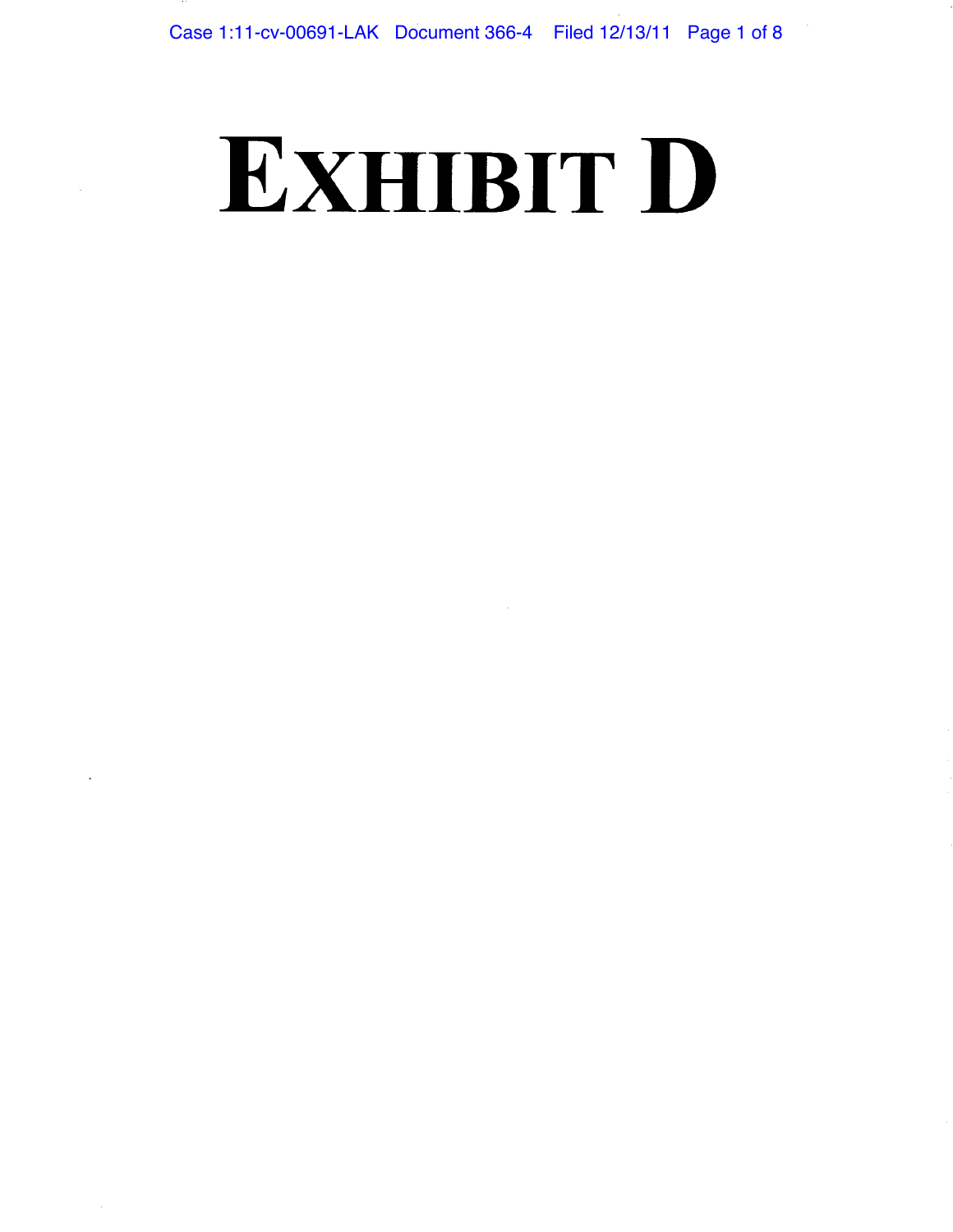## **IN THE UNITED STATES DISTRICT COURT FOR THE DISTRICT OF COLORADO**

Civil Action No. 1:1 1-cv-01470-WYD

In re Application of:

The REPUBLIC OF ECUADOR and DR. GARCÍA CARRIÓN, the Attorney General of The Republic of Ecuador,

Applicants,

For the Issuance of a Subpoena Under 28 U.S.C. § 1782(a) for the Taking of a Deposition of and the Production of Documents by BJORN BJORKMAN for Use in a Foreign Proceeding,

Respondent,

CHEVRON CORPORATION,

Intervenor.

# **CHEVRON CORPORATION'S AND BJORN BJORKMAN'S JOINT MOTION FOR A PROTECTIVE ORDER**

Pursuant to D.C.COLO.LCivR 30.2(A) and Rule 26(c) of the Federal Rules of Civil Procedure, Respondent Bjorn Bjorkman and Intervenor Chevron Corporation (collectively, "Respondents") hereby move for the entry of a protective order prohibiting the Republic of Ecuador and Dr. Garcia Carrion (collectively the "ROE") from publicly distributing or sharing non-public materials produced by Respondents with the Lago Agrio Plaintiffs ("LAPs") or others.

As demonstrated below, there is good cause for issuance of such a limited protective order to ensure that materials produced are used in a manner consistent with the statute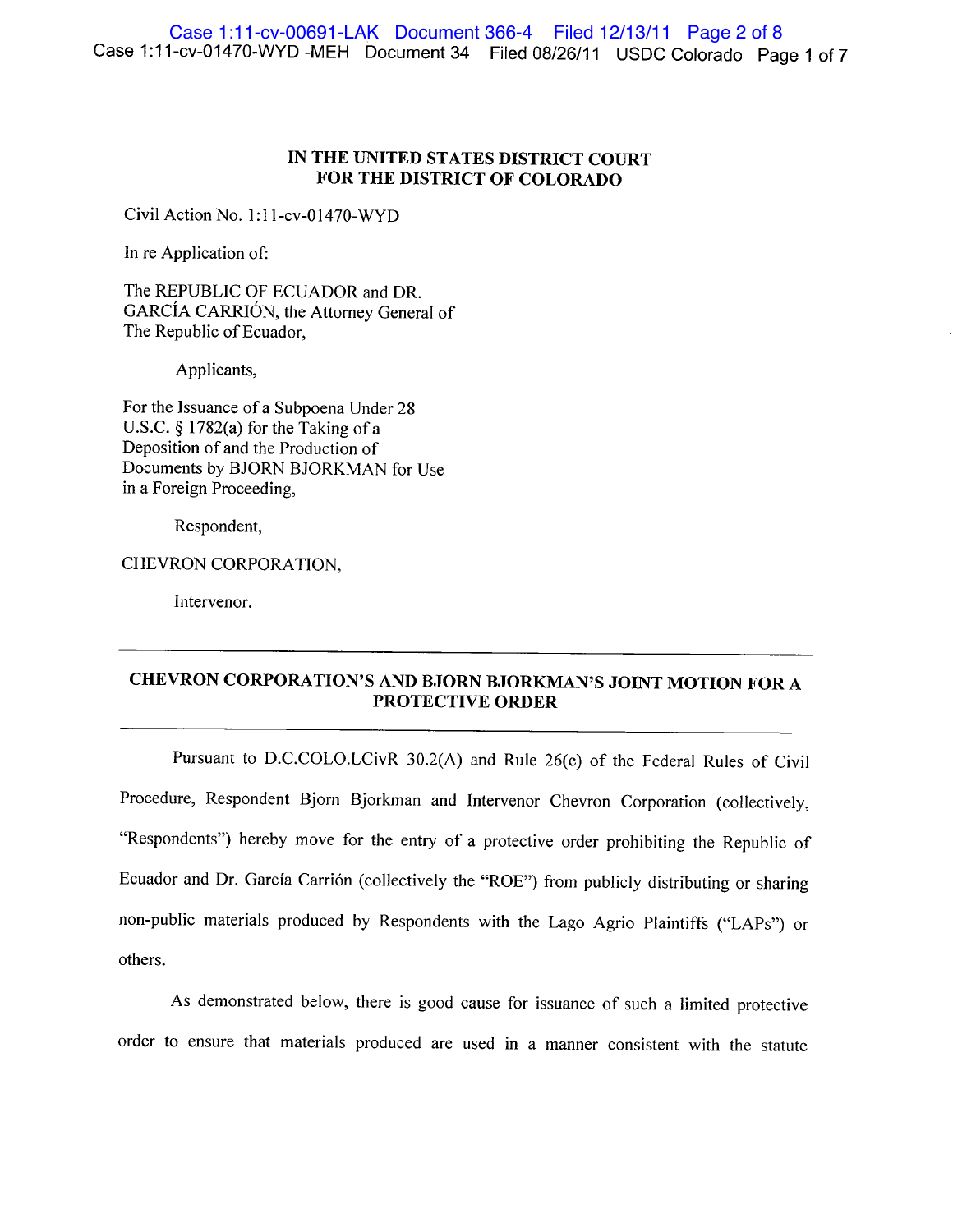#### Case 1:11-cv-01470-WYD -MEH Document 34 Filed 08/26/11 USDC Colorado Page 2 of 7 Case 1:11-cv-00691-LAK Document 366-4 Filed 12/13/11 Page 3 of 8

authorizing the discovery, 28 U.S.C.  $\S 1782$ .<sup>1</sup> Moreover, the proposed order closely tracks the protective order entered in another § 1782 action, Protective Order, *In re Applic. of the Republic*  of Ecuador, No. 3:10-mc-80225-CRB (N.D. Cal. Feb. 25, 2011), and remains in line with related orders entered in § 1782 actions involving Chevron and the LAPs. Order, No. 10-1918 (2d Cir. July *15,* 2010). And, while the filing of a protective order motion generally stays the discovery at issue, Local Rule 30.2(A), Chevron is today producing public and other materials already accessible to the LAPs. Chevron also is serving its privilege log. Accordingly, the relief Chevron seeks is limited, and Chevron has commenced its production notwithstanding the filing of this motion and its pending objections to the Magistrate Judge's order granting the ROE's § 1782 petition and request for a stay. Chevron respectfully submits that the motion should be granted and the proposed protective order entered.

#### **ARGUMENT**

Pursuant to Federal Rule of Civil Procedure 26(c), the "court may, for good cause issue an order to protect a party or person for annoyance, embarrassment, oppression, or undue burden or expense . . . ." Fed. R. Civ. P. 26(c). Good cause "for a protective order exists when a party shows a particular need for protection." *Fransioli v. New Concepts in Mktg.,* 2011 U.S. Dist. LEXIS 90384, at \*2 (D. Colo. Aug. 15, 2011). "As a general rule, the 'good cause' calculation requires that the Court balance the [moving] party's need for information against the injury which might result from unrestricted disclosure." *Masters v. Gilmore,* 2009 U.S. Dist. LEXIS 113059, at \*13 (D. Cob. Nov. 17, 2009) (internal quotation marks omitted). "Courts have wide

<sup>!</sup> On August *25,* 2011, counsel for Respondents proposed to counsel for the ROE a stipulation regarding the relief requested herein. Ex. 1; *see* D.C.COLO.LCivR 7.1(A). By letter of August 26, 2011, counsel for the ROE declined to agree to the proposed protective order, stating that they see no "basis for the imposition of a protective order here." Ex. 2.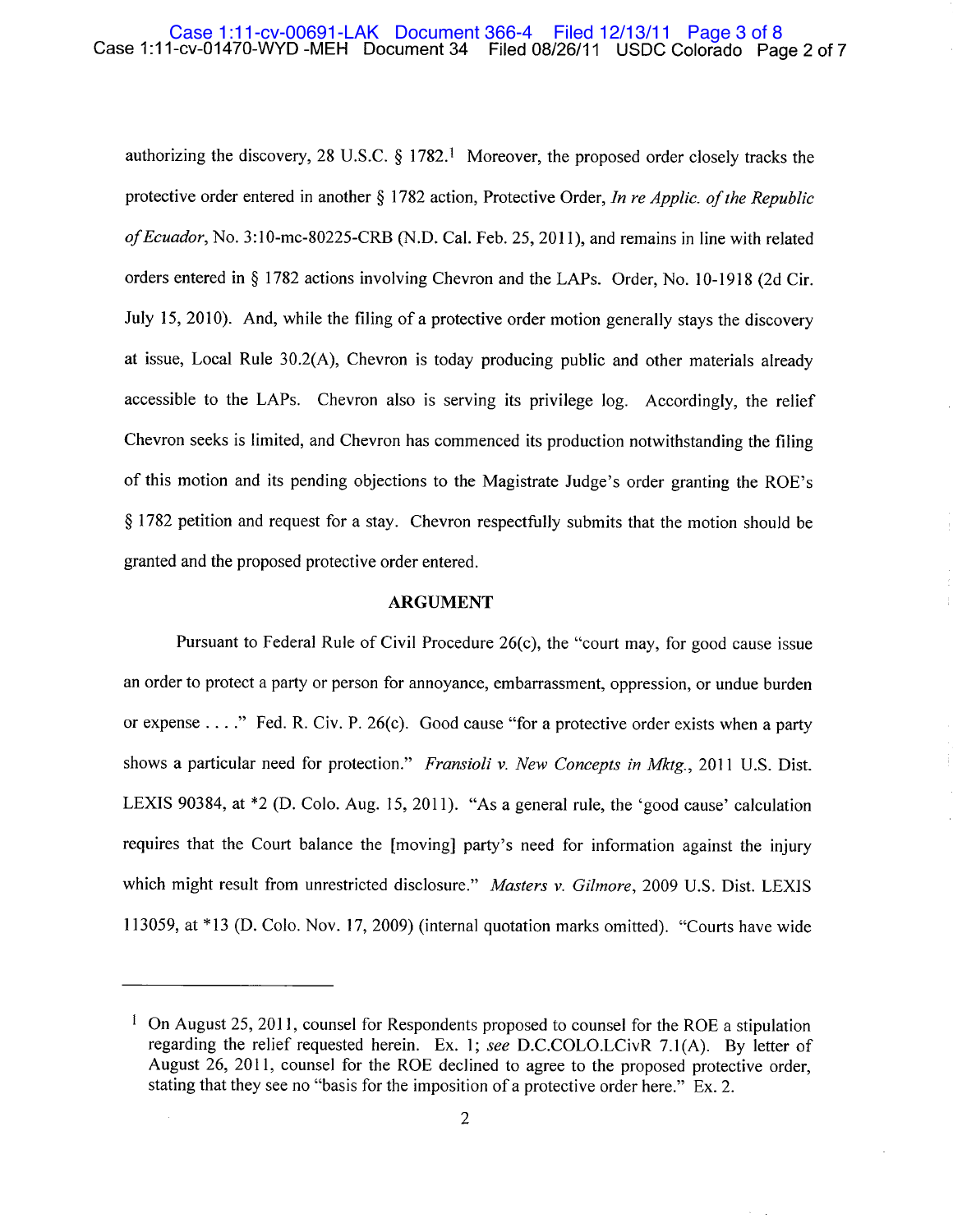#### Case 1:11-cv-01470-WYD -MEH Document 34 Filed 08/26/11 USDC Colorado Page 3 of 7 Case 1:11-cv-00691-LAK Document 366-4 Filed 12/13/11 Page 4 of 8

latitude in determining good cause, as Fed. R. Civ. P. 26(c) confers 'broad discretion on the trial court to decide when a protective order is appropriate and what degree of protection is required." *Fransioli,* 2011 U.S. Dist. LEXIS 90384, at \*23 (quoting *Seattle Times Co. v. Rhinehart, 467*  U.S. 20, 36 (1984)).

"[C]ourts must be vigilant to ensure that [their] processes are not used improperly for purposes unrelated to their role." *Drake v. Benedek Broadcasting Corp.,* 2000 U.S. Dist. LEXIS 1418, at \*4 (D. Kan. Feb. 9, 2000). In exercising the "broad discretion" conferred by Federal Rule 26(c), many courts have issued protective orders prohibiting the public distribution of materials produced through discovery. *See, e.g.,* Am. *Family Mut. Ins. Co. v. Minor,* 2007 U.S. Dist. LEXIS 94096, at \*2 (D. Colo. Dec. 10, 2007) (limiting "dissemination, use, [and] distribution" of material produced); Taylor v. Solvay Pharmaceuticals, Inc., 223 F.R.D. 544, 547 (D. Cob. 2004) ("Public access to discovery materials may be limited upon a showing of good cause.").

The purpose of § 1782 is to assist in gathering evidence "for use in a proceeding in a foreign or international tribunal." 28 U.S.C.  $\S$  1782(a). In granting the ROE's petition, the Magistrate Judge found that the ROE could obtain discovery for use in the ongoing Bilateral Investment Treaty Arbitration between Chevron and the ROE. Dkt. 20. But there are numerous indications that, in fact, the ROE is seeking this discovery to aid the LAPs in ongoing litigation here in the United States: Chevron's lawsuit against the LAPs and others in the Southern District of New York, where Chevron has already submitted powerful evidence that the judgment is the product of fraud and corruption and has obtained a preliminary injunction barring enforcement of the \$18 billion judgment obtained by the LAPs against Chevron, and where a trial on the permanent injunction is set for November. *See Chevron Corp. v. Donziger et al.,* 768 F. Supp.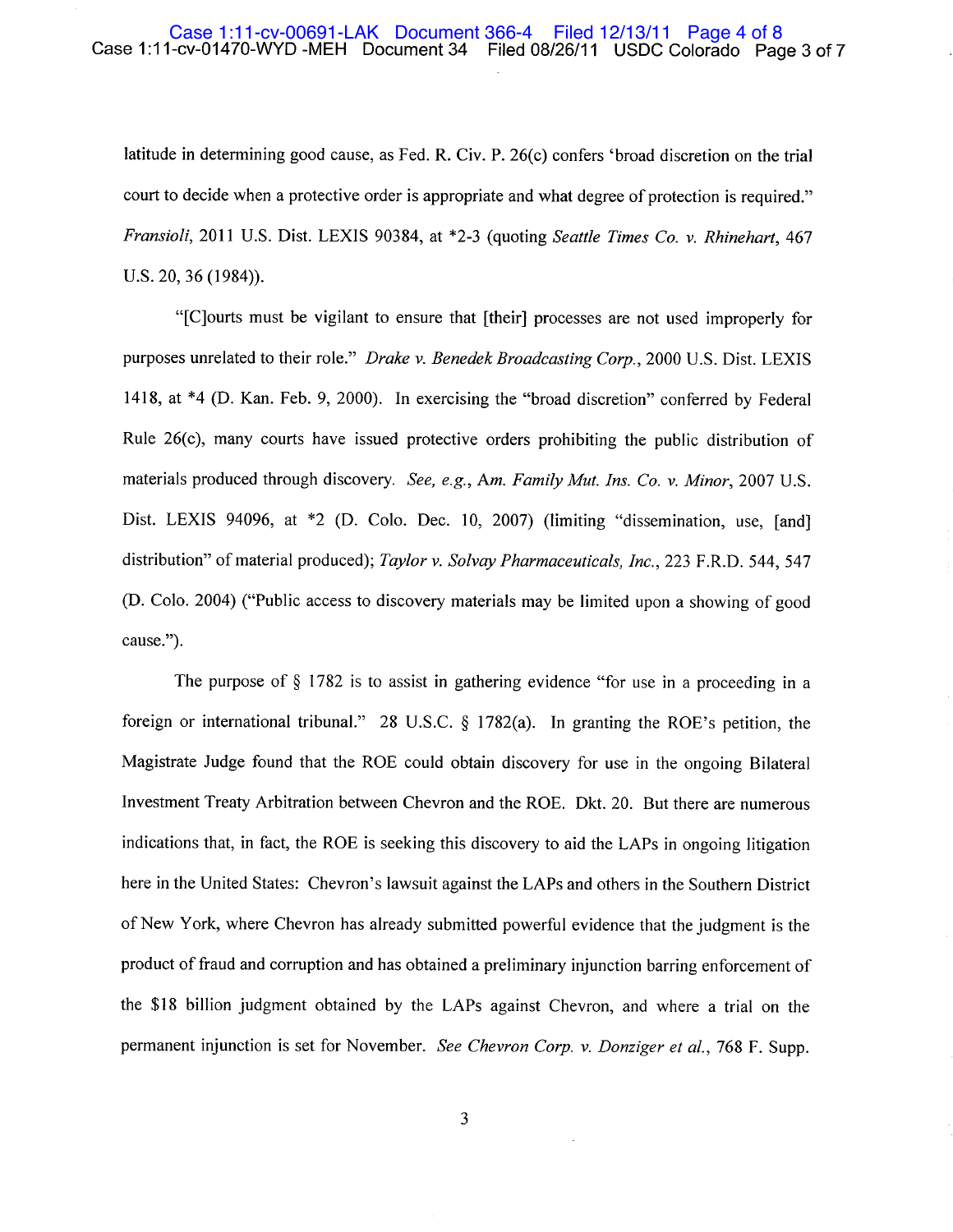2d *581* (S.D.N.Y. 2011) (finding that "[t]here is ample evidence of fraud in the Ecuadorian proceedings.").

As Judge Kaplan, who is presiding in that action, has observed, there is reason to believe that the ROE and the LAPs have cooperated in connection with this matter, noting that "the ROE stands to benefit greatly from the billions of dollars that would flow into Ecuador for remediation and other programs were the judgment enforced." *Id.* at 634. Judge Kaplan also noted that the LAPs and the ROE entered into an agreement whereby the LAPs would not pursue claims against Ecuador and its state oil company *(id.* at *598-99),* and even pressured the ROE to bring criminal charges against Chevron lawyers in Ecuador. *Id.* at 614. Indeed, Judge Kaplan noted that "[t]he criminal charges at least in part are a result of an alliance between the Lago Agrio plaintiffs and the Ecuadorian government, which has both financial and political interests in the success of the lawsuit." *In re Application of Chevron Corp.,* 749 F. Supp. 2d. 141, 143-44 (S.D.N.Y. 2010).

Furthermore, the ROE has used discovery it obtained from Chevron to serve the LAPs' interests in the past. Documents obtained from the LAPs' counsel Steven Donziger indicate that, as early as 2006, the LAPs sent the ROE a five-page "Wish List" of discovery they wanted the ROE to get from Chevron. Ex. 3. When Chevron noticed depositions as part of a case then pending against the ROE in the Southern District of New York, Donziger circulated an email entitled "Winston [& Strawn] depositions—it's time," describing the depositions that the LAPs wanted the ROE's counsel to take and the lines of questioning they wanted the ROE to ask:

It is our moment; I am licking my chops, at least vicariously. We need to come up with a list of everybody we think Winston  $\lceil \&$  Strawn LLP] should hit up ... and figure out a theory to justify each and then we need to convince Winston to be aggressive in who they notice and in the depositions themselves. Then, we need to figure out a strategy for the lines of questioning of each person based on the materials we collected in the trial and whatever else we can think of.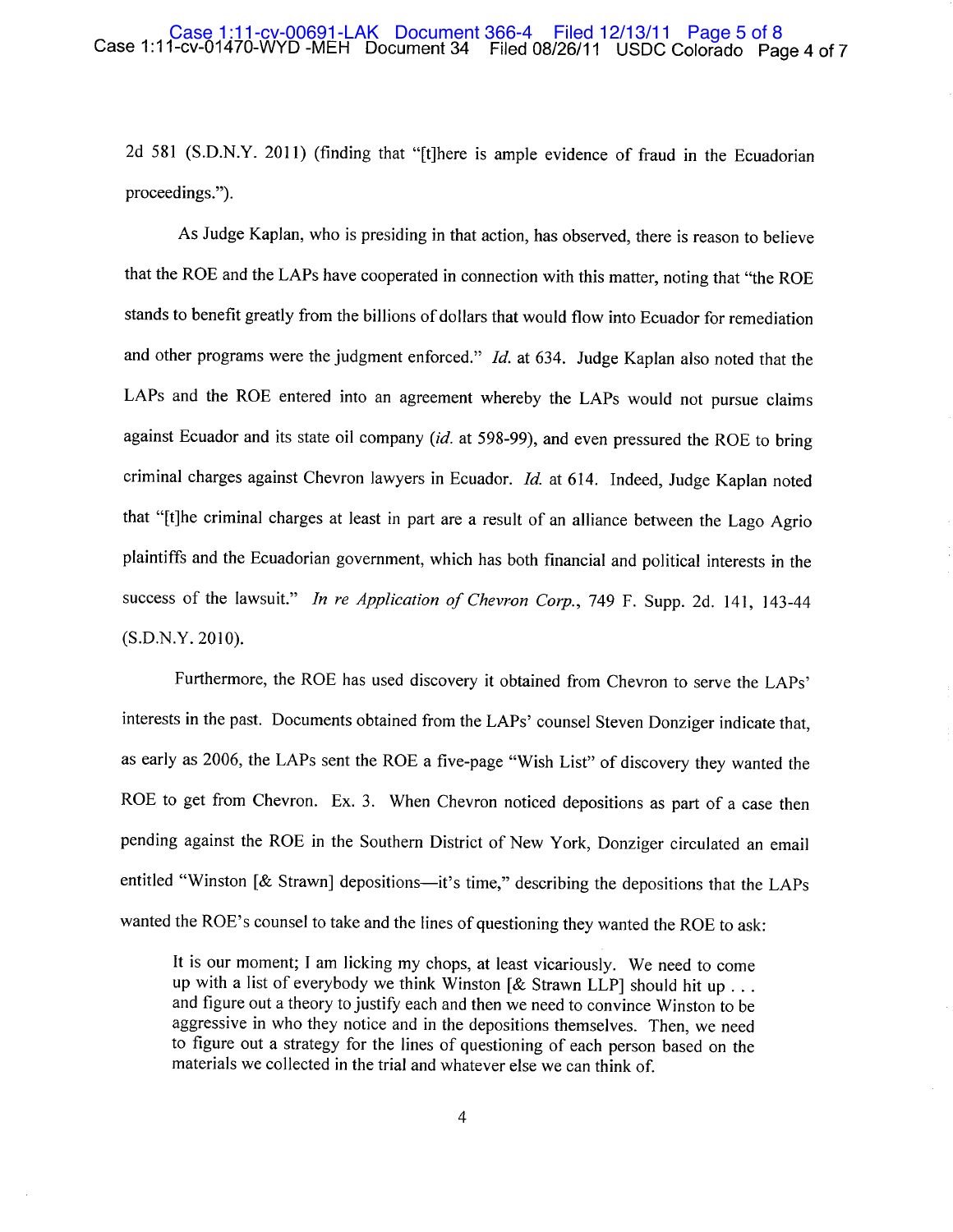Ex. 4.

Moreover, although the ROE claims that it seeks this discovery for use in the Treaty Arbitration, there are no existing deadlines in that arbitration and the ROE even admitted that discovery in that action is "clearly premature" and that the information requested was irrelevant to Mr. Bjorkman's role as an "expert [] in the arbitral proceedings." Dkts. 25-1; 31-1. The ROE's request for discovery under § 1782 thus cannot be prompted by a need to respond to any event in the Treaty Arbitration. Indeed, although the Treaty Arbitration has been ongoing for nearly two years, the ROE waited to initiate its flurry of § 1782 actions until just months prior to the November 14, 2011 trial requesting declaratory relief and an injunction against enforcement of the fraudulent Ecuadorian judgment, where fact discovery is scheduled to close on September *15,* 2011.

If the ROE were to share the materials produced in this action with the LAPs, not only would it contravene the language and purpose of  $\S$  1782, which is to assist in gathering evidence "for use in a proceeding in a foreign or international tribunal," 28 U.S.C. § 1782(a), it would also cause substantial harm to Chevron by improperly enlarging the scope and timing of discovery in the action going to trial in the Southern District of New York. And the ROE can claim no legitimate prejudice from the proposed protective order, as it has no legitimate interest in sharing these materials with the LAPs in any event. In its letter rejecting Respondents' proposed protective order, the ROE did not even purport to deny that they were going to share produced information with the LAPs, their counsel, and representatives.

The Court should, therefore, restrict the use and distribution of discovery to the Treaty Arbitration and expressly prohibit its circulation to, or use by, the LAPs, their representatives, any of their co-conspirators, and others. Such restrictions would help minimize improper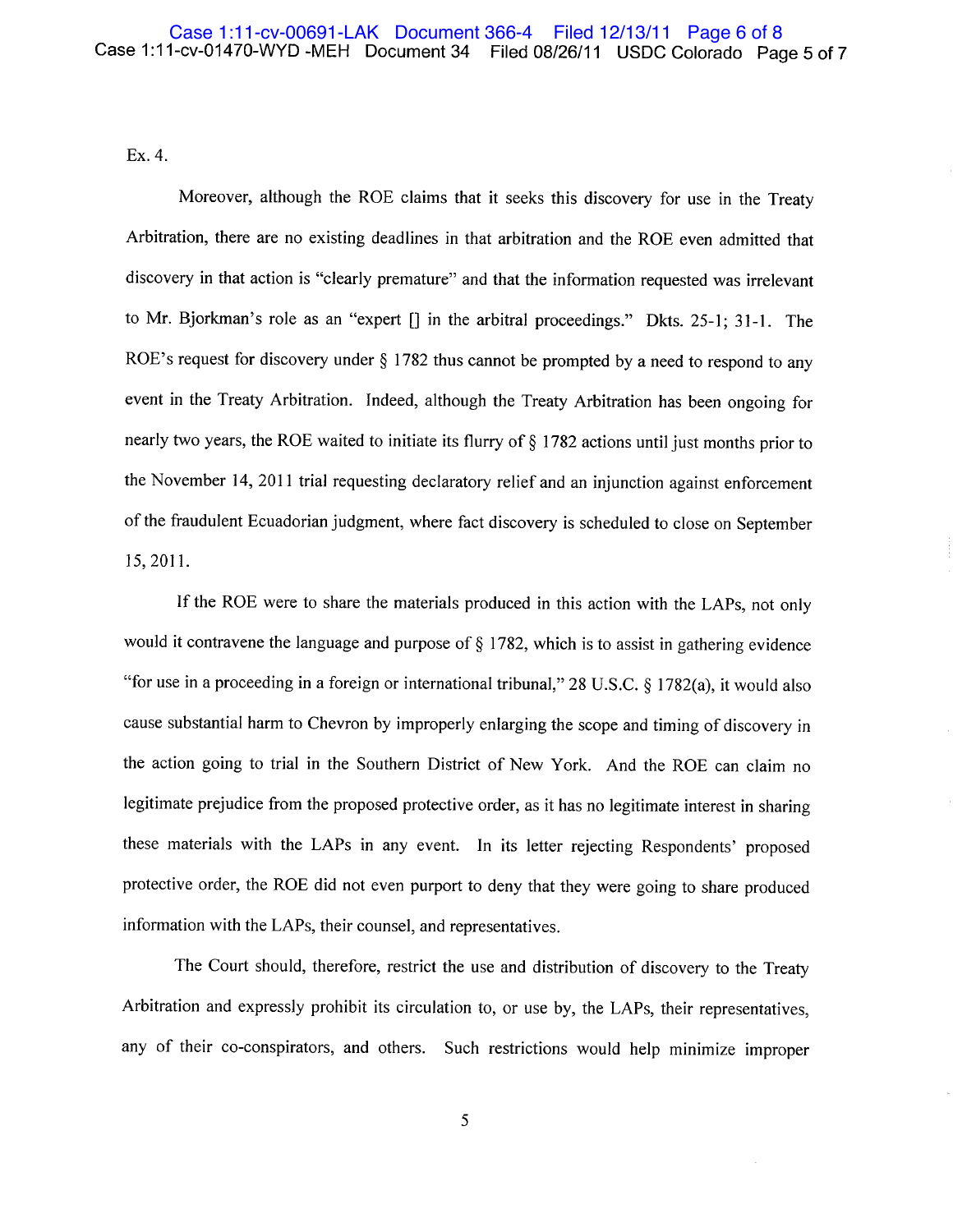collusion between the ROE and the LAPs, protecting Chevron's and Mr. Bjorkman's rights under Rule 26 and § 1782.

### **CONCLUSION**

For the foregoing reasons, Respondents respectfully request that this Court enter the

attached Protective Order.

Dated: August 26, 2011 Respectfully submitted,

*/s/ Robert C. Blume*  Robert C. Blume GIBSON, DUNN & CRUTCHER LLP 1801 California Street, Suite 4200 Denver, CO 80202-2642 Telephone: (303) 298-5700 Fax: (303) 298-5907 E: rblume@gibsondunn.com Colorado State Bar No.: 037130

Attorney for CHEVRON CORPORATION and BJORN BJORKMAN